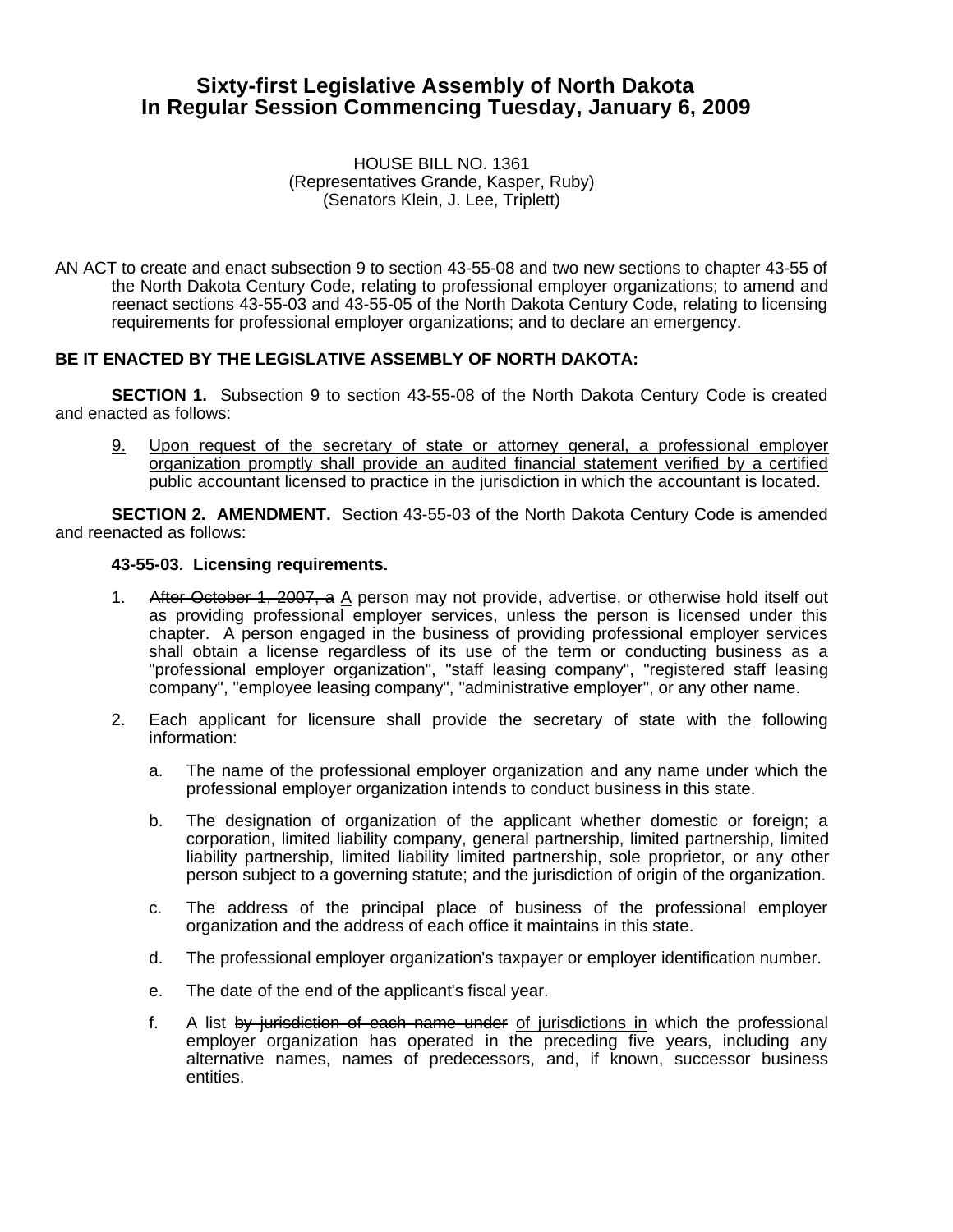- g. A statement of ownership, which must include the name and address of any person that owns or controls twenty-five percent or more of the equity interests of the professional employer organization.
- h. A statement of management, which must include the name and address of any individual who serves as president, chief executive officer, or otherwise has the authority to act as a senior executive officer of the professional employer organization.
- i. A financial statement, verified by a certified public accountant licensed to practice in the jurisdiction in which the accountant is located, as of a date not earlier than one hundred eighty days before the date submitted to the secretary of state, which is prepared in accordance with generally accepted accounting principles. The financial statement must set forth the financial condition of the professional employer organization over the most recent twelve-month operating period and must clearly define the working capital of the professional employer organization. A professional employer organization that has not had sufficient operating history to have a financial statement based upon at least twelve months of operating history shall meet the financial capacity requirements under this chapter and present a financial statement bond as provided under this subdivision for the entire period of its operation section 43-55-05.
- j. A copy of the employer's quarterly contribution and wage report to job service North Dakota for the quarter ending immediately before the date submitted to the secretary of state. A professional employer organization that has not filed an employer's quarterly contribution and wage report with job service North Dakota shall submit a bond in the amount as provided under section 43-55-05.
- 3. A license issued under this section is valid for one year and may be renewed within sixty days before the expiration of the license by submitting to the secretary of state:
	- a. The information required in subsection 2;
	- b. The license fee provided in section 43-55-04; and
	- c. A bond as provided under section 43-55-05.
- 4. a. Within sixty days before the expiration of a license, the licensee may apply to renew the license by submitting to the secretary of state the information required in subsection 2 along with the required license fee.
	- b. For the purposes of a renewal application, the audited and verified financial statement may be based on the twelve months of operating history before the close of the fiscal year immediately preceding the renewal date of the license. A professional employer organization that is unable to obtain an audited and verified financial statement before the expiration of a license may submit with the application for renewal:
		- (1) A written request for an extension to submit the audited and verified financial statement by a specific date within six months after the license is renewed and a verified statement, signed by an individual authorized by the professional employer organization, affirming that the professional employer organization has continuously maintained sufficient working capital to meet the financial capacity requirements under this chapter; or
		- $(2)$  A bond with a minimum value of one hundred thousand dollars to be held by the secretary of state to secure payment by the professional employer organization of any tax, wage, benefit, or other entitlement due to or with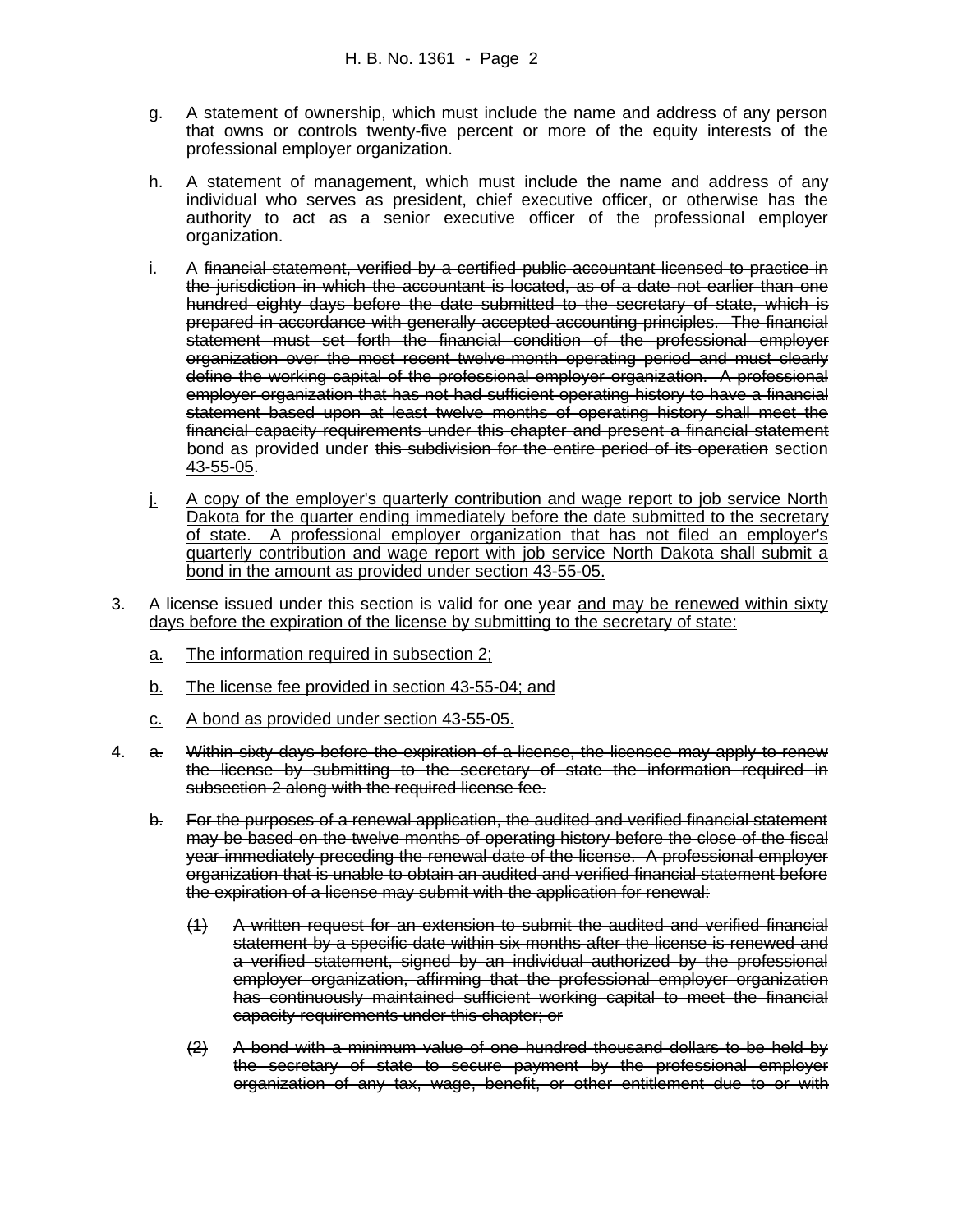respect to a covered employee if the professional employer organization does not make the payment when due.

- c. The secretary of state shall suspend the license of a professional employer organization if the professional employer organization fails to submit the audited and verified financial statement by the extended date provided under subdivision b.
- 5. A person applying for licensure or a renewal of licensure shall maintain continuously its organization's applicable records current and in good standing as otherwise required by law.
- 6. 5. The secretary of state shall maintain a list of professional employer organizations licensed under this chapter.

**SECTION 3. AMENDMENT.** Section 43-55-05 of the North Dakota Century Code is amended and reenacted as follows:

## **43-55-05. Financial capability Bond.**

- 1. A professional employer organization shall maintain either:
- 1. A minimum working capital of one hundred thousand dollars as reflected in the financial statement submitted to the secretary of state with the license application and each annual renewal; or
- 2. A a bond with a minimum value of the greater amount of one hundred thousand dollars or five percent of the total wages reported on the employer's quarterly contribution and wage report to job service North Dakota for the quarter ending immediately before the date submitted to the secretary of state but not to exceed five hundred thousand dollars as reflected in the financial statement submitted to the secretary of state.
- 2. A professional employer organization that has not filed an employer's quarterly contribution and wage report with job service North Dakota shall submit a bond in the amount of one hundred thousand dollars.
- 3. The bond must be held by the secretary of state and secure payment by the professional employer organization of any tax, wage, benefit, or other entitlement due to or with respect to a covered employee if the professional employer organization does not make the payment when due. A bond provided under this section may not be included for the purpose of calculation of the minimum net worth required by this section.
- 4. Notice of cancellation or nonrenewal of the surety bond required by this section shall be provided to the secretary of state at least forty-five days before cancellation or nonrenewal.

**SECTION 4.** Two new sections to chapter 43-55 of the North Dakota Century Code are created and enacted as follows:

## **Confidential records.**

- 1. The social security number or federal tax identification number disclosed or contained in an application filed with the secretary of state under this chapter is confidential. The secretary of state shall delete or obscure any social security number or federal tax identification number before a copy of an application is released to the public.
- 2. All audited financial reports and the employers' quarterly contribution and wage report to job service North Dakota are confidential except to the extent necessary for the proper administration of this chapter by the secretary of state or the attorney general.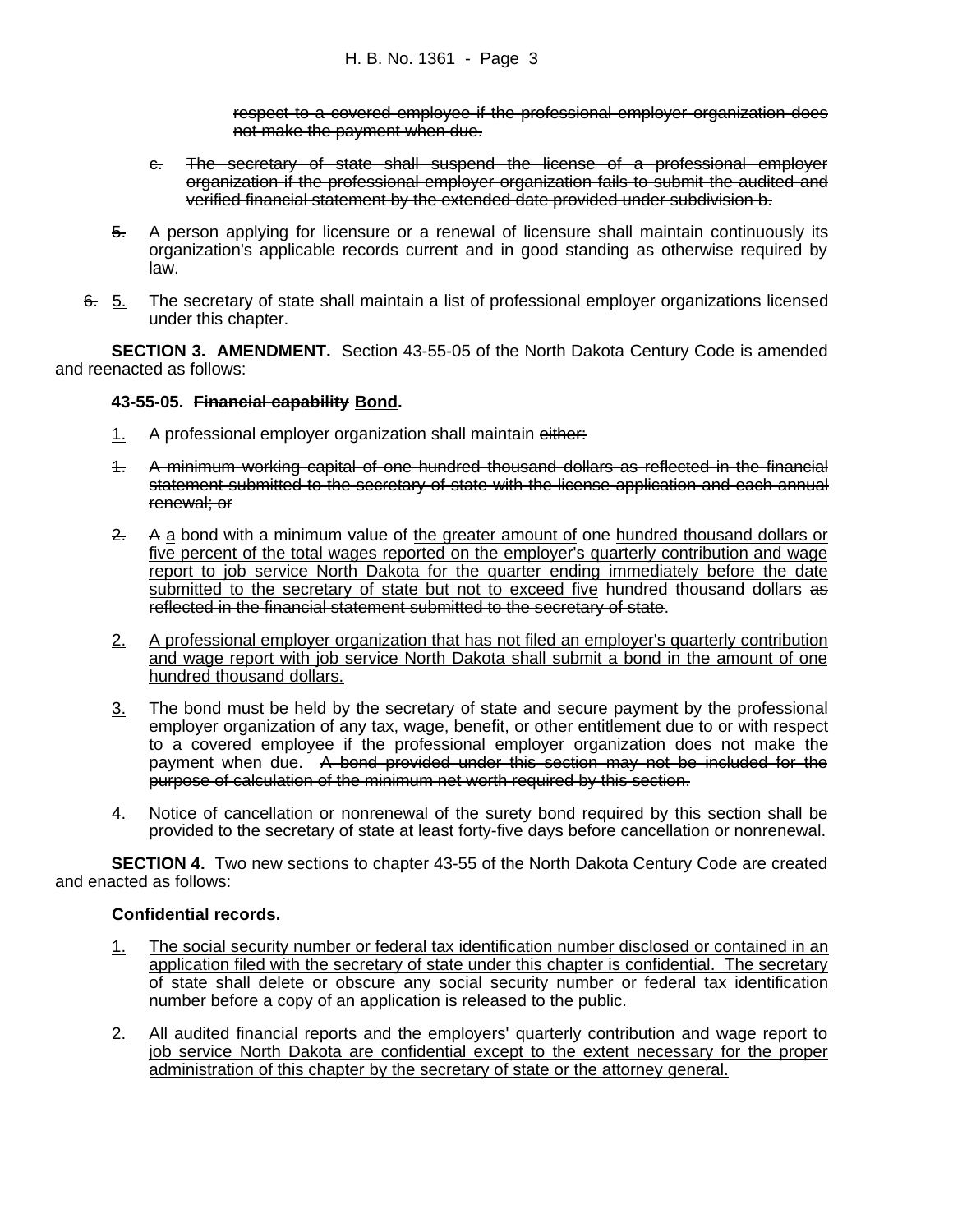**Interagency cooperation.** A state agency, in performing duties under other laws that affect the regulation of professional employer organizations, shall cooperate with the secretary of state as necessary to administer and enforce this chapter.

**SECTION 5. EMERGENCY.** This Act is declared to be an emergency measure.